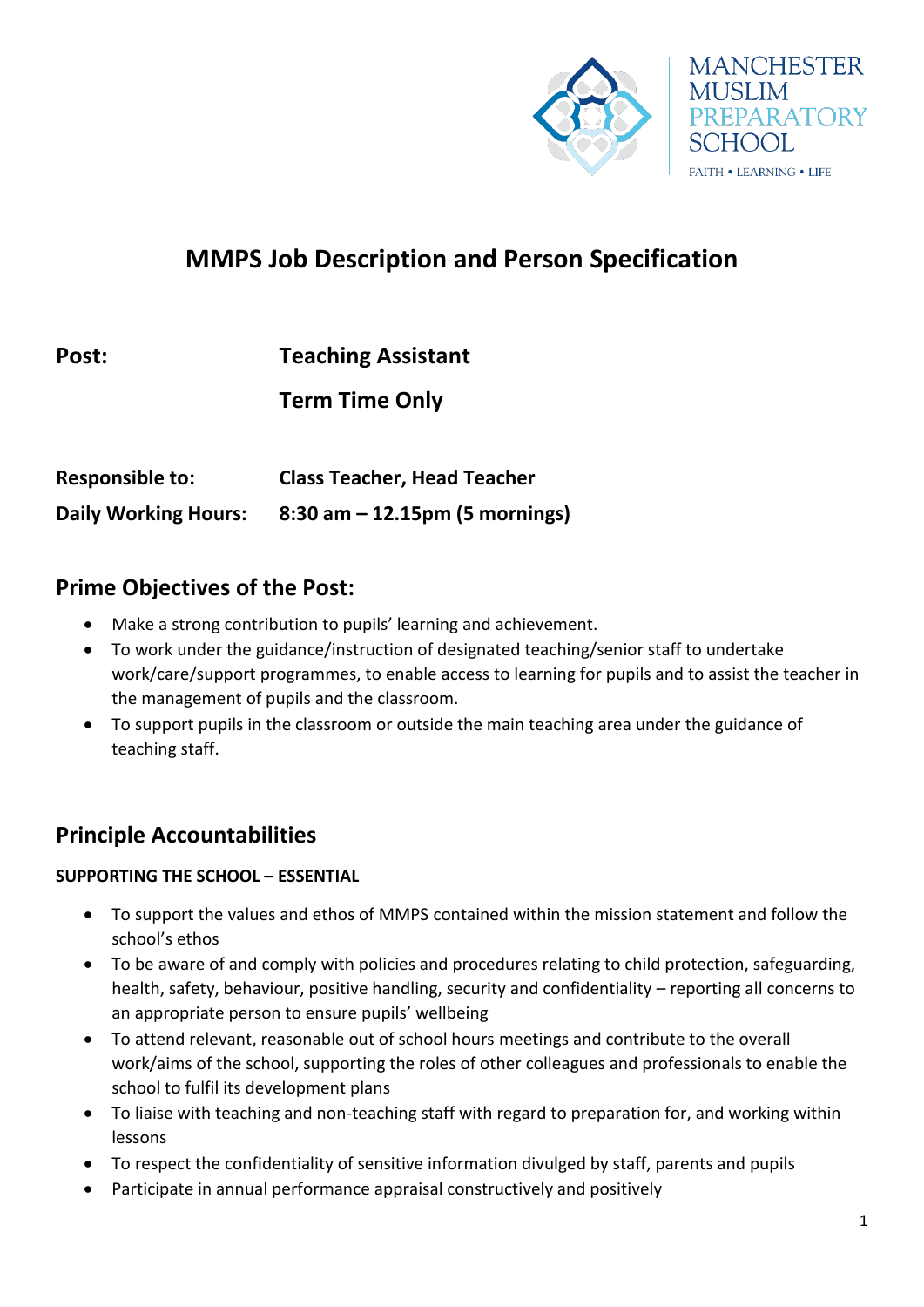#### **SUPPORTING THE TEACHER - ESSENTIAL**

- To assist teachers in promoting good behaviour in the classroom and across school
- To assist teachers in their delivery of a differentiated curriculum
- To assist teachers in observing and assessing individual pupils
- To identify or design suitable teaching materials to facilitate the learning of identified pupils, including the use of new technologies
- To provide regular feedback about pupils' specific progress as and when needed
- To provide clerical/admin support (e.g. typing, photocopying, display, preparing of worksheets, collection and recording of money etc.)
- To maintain a clean, safe and orderly working environment ensuring that equipment/resources/materials are set out as per instructions and used safely
- To accompany pupils on visits and trips out and out of school activities as required, taking responsibility for a group of pupils
- To supervise the whole class for a short time in an emergency (normally a period less than a whole lesson until the teacher returns or alternative arrangements are made) or for a lesson period of planned absence with additional support if required
- Be able to undertake some marking of pupils' work if required

### **SUPPORTING ALL PUPILS**

#### **SUPPORTING PUPILS - GENERAL**

- To establish a supportive and trusting relationships with pupils
- To be aware of pupils' individual needs and the strategies most useful for addressing them
- To help pupils access the content of a lesson by providing differentiated material and/or clarification and explanation
- To motivate pupils and build up their self-esteem
- To help pupils with the recording of their work
- To encourage and keep on task those who find it difficult to concentrate
- To help pupils develop organisation skills and become independent learners
- To ensure the pupils are able to use equipment and material provided

#### **SUPPORTING PUPILS WITH ADDITIONAL EDUCATION NEEDS - DESIRABLE**

- To encourage acceptance and inclusion of pupils with additional educational needs (AEN)
- To have a basic understanding of some of the common conditions our pupils have, such as ASD, dyslexia, ADHD
- To be able to deliver the support or intervention that is planned in a lively manner and contribute to Individual Education Plans
- To follow any recommendations in pupils' behaviour/learning plans as directed by the class teacher and SEND
- To use creativity to develop and make resources that are visual aids for learning
- To be adaptable and use own initiative, by for example adapting a multi-sensory approach to facilitate learning
- To work with individual pupils or small group of pupils outside classroom, following directions of SEND or class teacher
- To contribute to review meetings and monitoring procedures